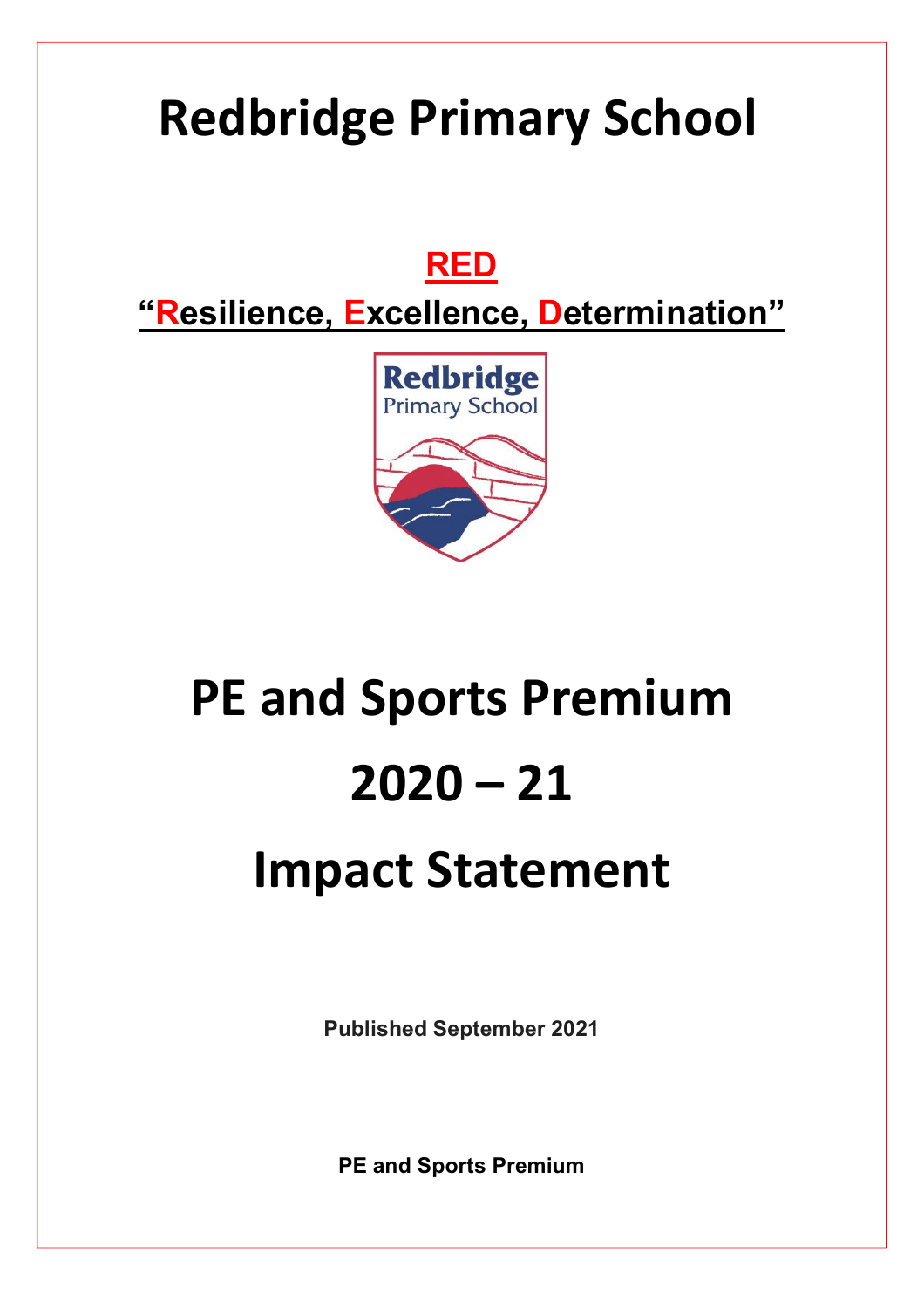#### **1. Purpose**

The Government's PE and Sport Premium Grant is designed to help children get an active start in life, supporting primary schools to improve the quality of their PE and sport provision so that pupils experience the benefits of regular exercise – from becoming healthier both mentally and physically to improved behaviour and better academic achievement.

The school's allocation in 2019 – 20 was £20,000

#### **2. School's aims in using the grant**

The aims in using this funding was to improve the following key areas:

#### **1. Healthy active lifestyles**

- Encouraging all children to take part in PE lessons both curricular and extra-curricular.
- Promoting healthy lifestyle initiatives in school. Walk and cycle to school activities arranged. The Daily Mile initiative is now going to be rolled out throughout the school in the academic year 2021-2022. Playground markings have been created to support the Daily Mile.

#### **2. Using PE as a tool for whole school improvement**

- Increasing confidence, knowledge and skills of all staff in teaching PE and sport.
- Providing a broader range of Broader experiences of a range of sports and activities offered to all pupils.
- Increasing participation in competitive sport.

#### **3. Professional development and learning for whole staff and PE Coordinator**

- Continuing to be part of the Redbridge PE forum which meets termly.
- Holding collaborative workshops with outside providers
- Linking with outside agencies for rugby, cricket, football and netball.

#### **4. A broad offer to all pupils**

- Providing a range of activities differentiated for all needs.
- Providing extra-curricular clubs offered across all year groups.

#### **5. Competition for all**

- Participating in local competitions against other schools in the borough.
- Holding an Annual Sports Day for all, including competitive games/races.
- Increasing the confidence and the ability of pupils to challenge themselves

#### **3. How the money was spent and how it has been affected by COVID**

The following table shows how the grant was spent during 2019- 20:.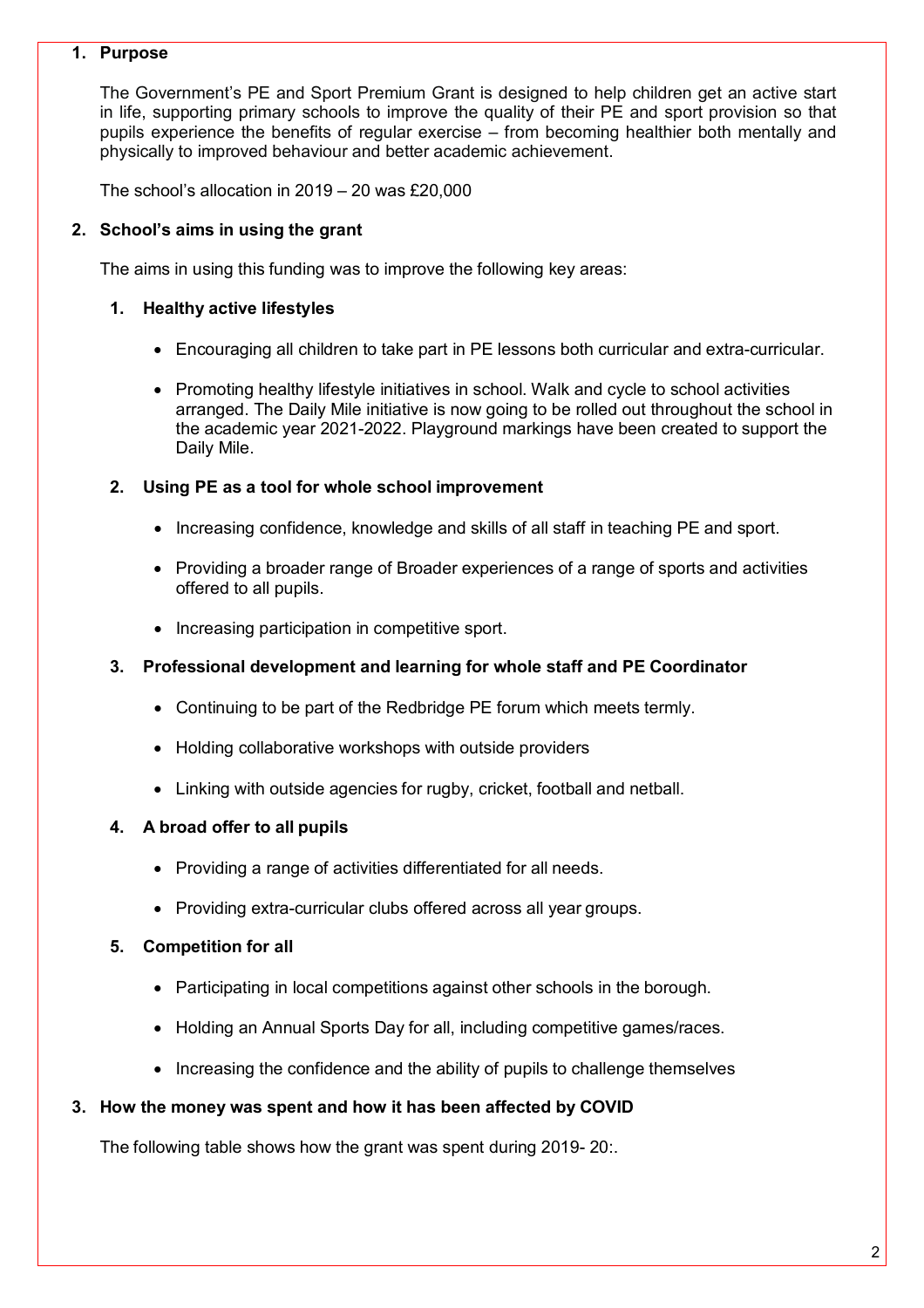| <b>Resource</b>                                                                                    | <b>Cost</b> | <b>Impact</b>                                                                                                                                              |  |
|----------------------------------------------------------------------------------------------------|-------------|------------------------------------------------------------------------------------------------------------------------------------------------------------|--|
| <b>Sports Day Resources</b>                                                                        | £320        | All children competing in sports day events                                                                                                                |  |
| Eton Manor/CPS Tag Rugby<br>Festival. planned                                                      | £350        | More than 300 local children took part. Community<br>links made with rugby club                                                                            |  |
| Staff Training                                                                                     | £1500       | All staff members including support staff and NQT's<br>upskilled.                                                                                          |  |
| 5 a Day Active TV subscription<br>Continue                                                         | £350        | Promote active breaks in the classroom between<br>lessons                                                                                                  |  |
|                                                                                                    | £250        | Promote wellbeing and engagement with target groups.                                                                                                       |  |
| <b>SEND Sports Events competitions</b>                                                             | £300        | Develop links with London Borough of Newham                                                                                                                |  |
| Hockey competition involving all<br>London boroughs at Olympic<br>stadium planned                  | £500        | More children able to take part in competitive events<br>against other schools. Links with England Hockey                                                  |  |
| <b>Primary School Games</b><br>contribution. continue                                              | £150        | To continue supporting events for the children to compete<br>in. Borough competitions funded                                                               |  |
|                                                                                                    | £4,000      | Children's achievements rewarded and community event                                                                                                       |  |
| Lunchtime coaches to engage all<br>children in games. Staff training.                              |             | for parents Train lunchtime staff to supervise playground<br>buddies                                                                                       |  |
| Lunchtime games equipment                                                                          | £2,000      | Activities for all children to engage in                                                                                                                   |  |
| <b>PE Resources</b>                                                                                | £2,000      | Lessons well resources to improve engagement<br>and enjoyment.                                                                                             |  |
| High ropes and climbing wall at<br>Fairlop Waters planned                                          | £1000       | To build self esteem and confidence to try new sports<br>and to increase awareness of healthy lifestyle for<br>children.                                   |  |
| Health and safety audit / repairs to<br>gym equipment                                              | £1000       | All gym equipment safe.                                                                                                                                    |  |
| <b>Transport to Sporting Events</b>                                                                | £500        | More children able to compete against other schools.<br>Increase participation.                                                                            |  |
| Ally Tansley staff training.<br>Deep Dive training (3)<br>sessions) for PE Coordinator<br>continue | £3,000      | Bespoke training for each class teacher to upskill their<br>teaching ability and identify areas to develop. Professional<br>development for PE Coordinator |  |
| <b>Table Tennis Tables</b>                                                                         | £3,400      | To enhance provision and increase awareness of healthy<br>lifestyle with children.                                                                         |  |
|                                                                                                    |             | Children have appropriate clothing for activity                                                                                                            |  |
| Sport Kit Purchased                                                                                | £500        | Team moral and confidence in games/matches                                                                                                                 |  |
| Redbridge Schools Netball League for<br>Year 5/6 planned                                           | £230        | G&T development to experience high level<br>competition                                                                                                    |  |
| <b>TOTAL SPENT</b>                                                                                 | £16,307     |                                                                                                                                                            |  |
| Planned spending delayed due to<br>Covid 19: complete                                              | £6500       | Daily mile circuit; Basketball and playground markings.                                                                                                    |  |
| <b>Planned spend</b>                                                                               |             | £10000 sunken basketball posts $+2$ more table tennis tables                                                                                               |  |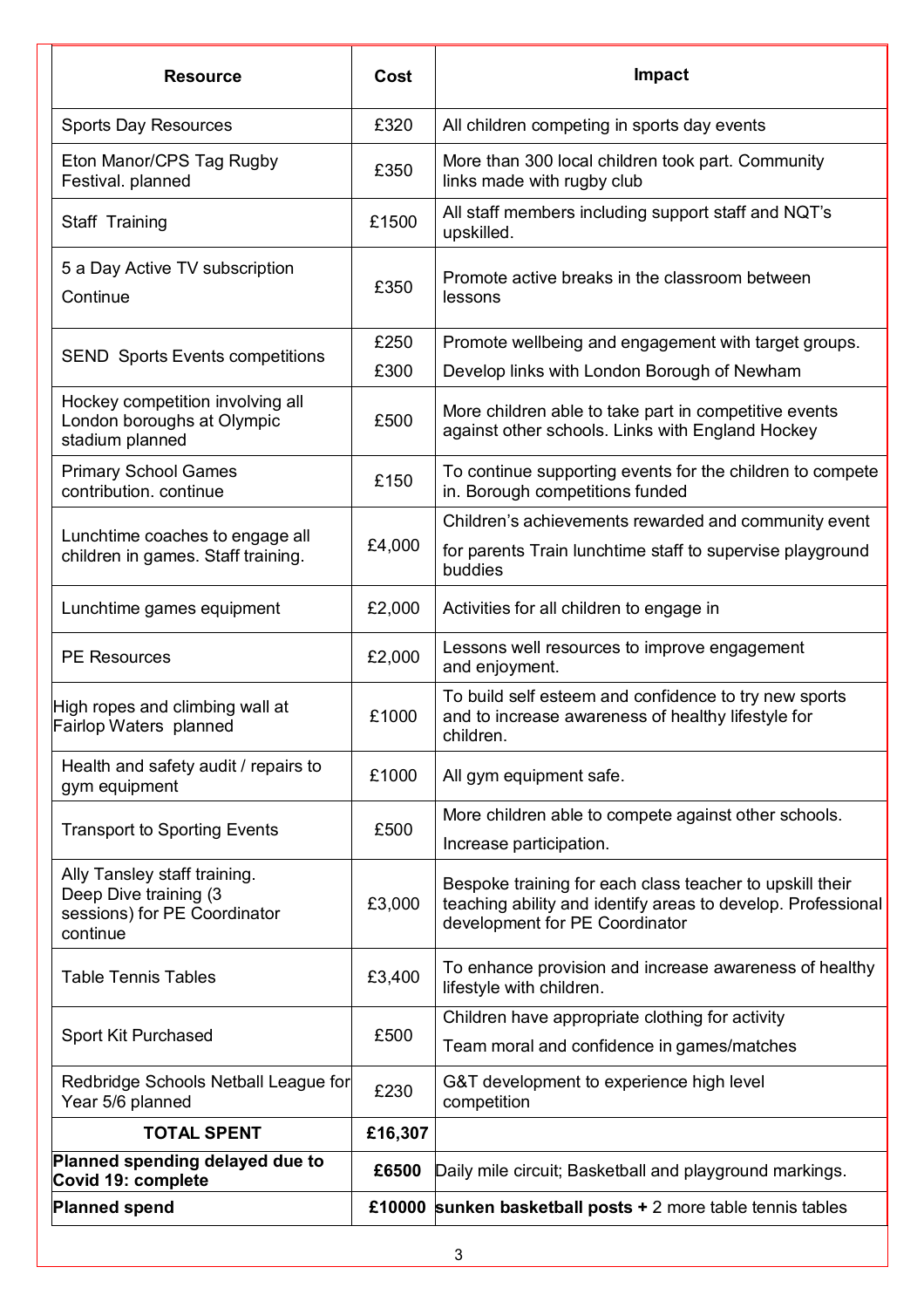#### **4. Achievements to date some cancelled due to Covid will continue 2021/2022**

- 175 children participate in extra-curricular activities run by school staff.
- 9 different sports clubs offered
- 8 hours of extra-curricular activity per week

#### **5. Qualitative Impact**

/

- "I feel more confident teaching PE and now have the confidence to challengethe". *Early YearsTeacher*
- "Lots of children took part in the cross country from my class I was really proud of them all for completing it." *Year 4 Teacher*
- "I enjoyed learning all the Fire of London dance this year" *Year 2 Pupil*
- "My child loves going to Fitness and Games Club after school, they are so much more confident at trying new things" *Parent*
- "Ally has helped with my confidence teaching PE" *NQT*

| <b>Swimming Data Cancelled due to COVID</b> |         |             |             |  |
|---------------------------------------------|---------|-------------|-------------|--|
| <b>Activity</b>                             | 2020-21 | $2019 - 20$ | $2018 - 19$ |  |
| Children taking part                        | ΝA      | 90          | 94          |  |
| <b>Achieving Water Safety Skills</b>        | NA      | 27%         | 6%          |  |
| Swimming distance 25<br>metres              | NA      | 31%         | 32%         |  |
| Swimming distance 10<br>metres              | NA      | 51%         | 53%         |  |
| Swimming distance 5 metres                  | NA      | 77%         | 75%         |  |

#### **6. Swimming Data cancelled due to COVID**